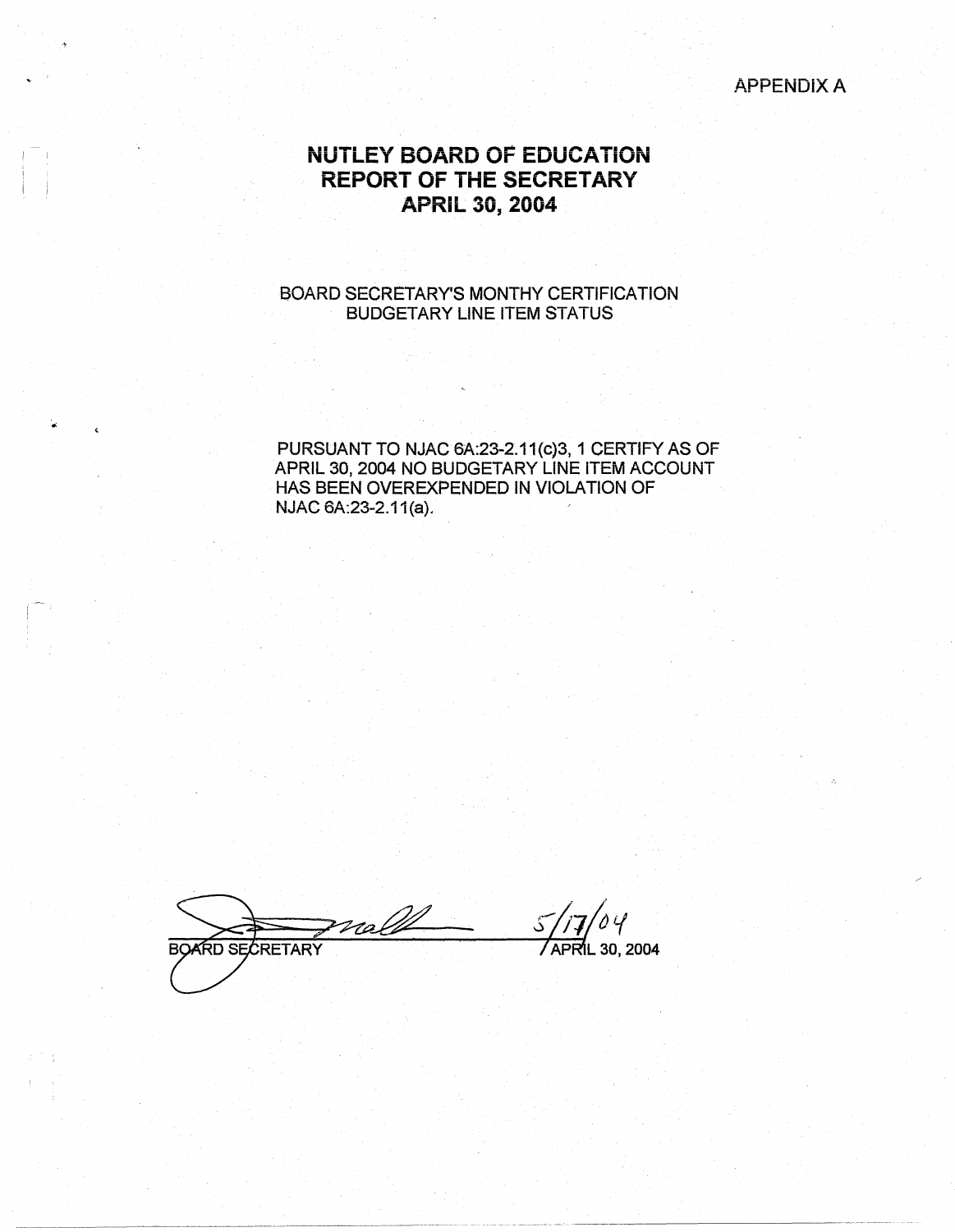| <b>Board Sec Report</b><br><b>Nutley Board of Education</b>     |                   | 05/13/04          |
|-----------------------------------------------------------------|-------------------|-------------------|
| <b>Starting date</b><br>7/1/03<br><b>Ending date</b><br>4/30/04 | <b>Fund: 10</b>   |                   |
| <b>Assets and Resources</b>                                     |                   |                   |
| Assets:                                                         |                   |                   |
| .1<br>Cash in bank                                              |                   | \$2,616,313.01    |
| $102 - 106$<br>Cash Equivalents                                 |                   | \$3,900.00        |
| 111<br>Investments                                              |                   | \$0.00            |
| 116<br>Capital Reserve Account                                  |                   | \$116,483.40      |
| 121<br>Tax levy Receivable                                      |                   | \$5,763,992.50    |
|                                                                 |                   |                   |
| Accounts Receivable:                                            |                   |                   |
| 132<br>Interfund                                                | \$0.00            |                   |
| 141<br>Intergovernmental - State                                | \$1,389,173.24    |                   |
| 142<br>٢<br>Intergovernmental - Federal                         | \$0.00            |                   |
| 143<br>Intergovernmental - Other                                | \$29,395.88       |                   |
| 153, 154<br>Other (net of estimated uncollectable of \$         | \$0.00            | \$1,418,569.12    |
| Loans Receivable:                                               |                   |                   |
| 131<br>Interfund                                                | \$0.00            |                   |
| 151, 152<br>Other (Net of estimated uncollectable of \$         | \$0.00            | \$0.00            |
| <b>Other Current Assets</b>                                     |                   | \$0.00            |
| <b>Resources:</b>                                               |                   |                   |
| 301<br><b>Estimated revenues</b>                                | \$41,386,239.87   |                   |
| 302<br>Less revenues                                            | (\$41,622,375.57) | $(\$236, 135.70)$ |
| <b>Total assets and resources</b>                               |                   | \$9,683,122.33    |
| <b>Liabilities and fund equity</b>                              |                   |                   |
| <b>Liabilities:</b>                                             |                   |                   |
|                                                                 |                   |                   |
| 411<br>Intergovernmental accounts payable - state               |                   | \$0.00            |
| 421<br>Accounts payable                                         |                   | \$2,424.60        |
| 431<br>Contracts payable                                        |                   | \$0.00            |
| 451<br>Loans payable                                            |                   | \$0.00            |
| 481<br>Deferred revenues                                        |                   | \$0.00            |
| Other current liabilites                                        |                   | \$0.00            |
| <b>Total liabilities</b>                                        |                   | \$2,424.60        |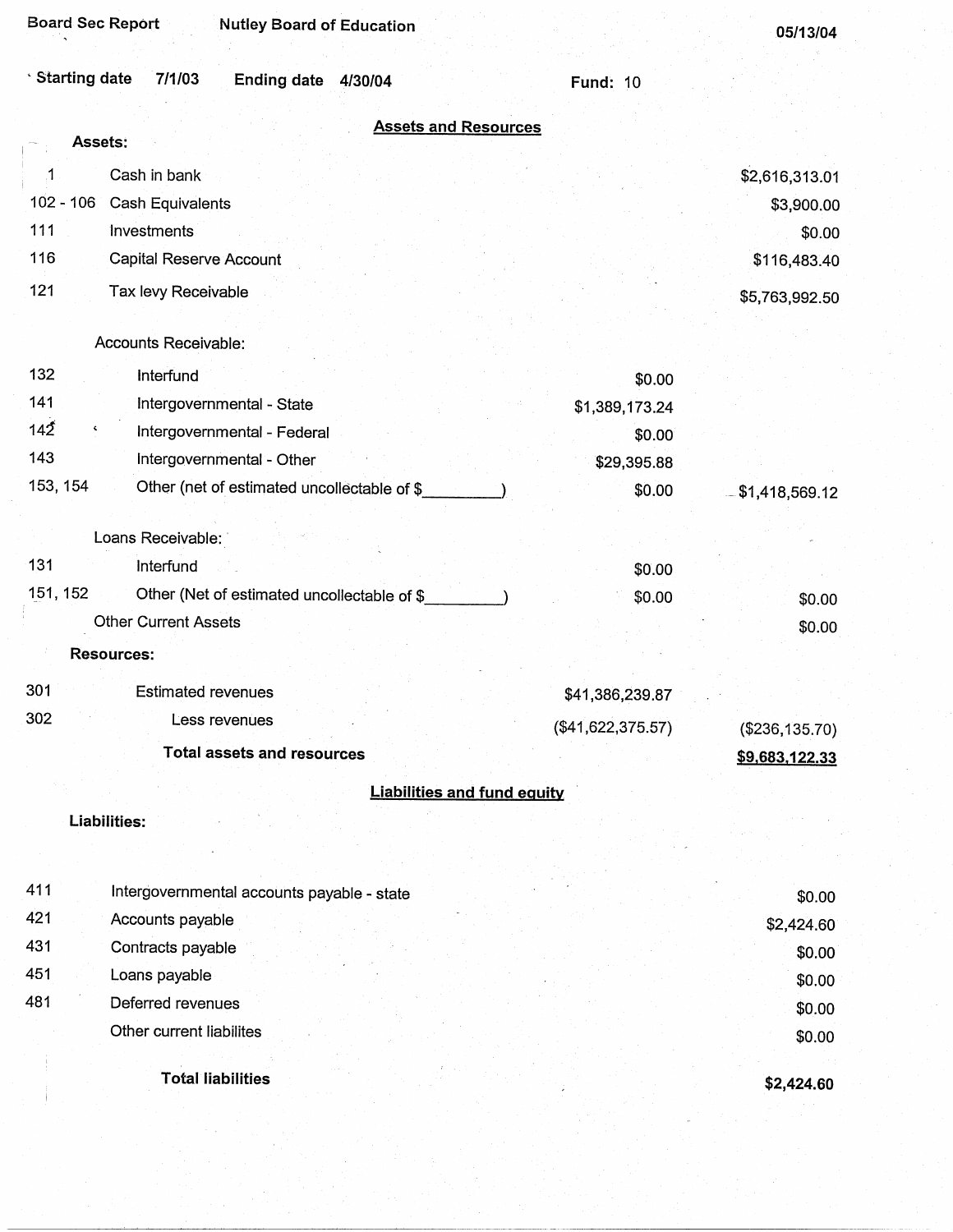| <b>Board Sec Report</b> | <b>Nutley Board of Education</b> |
|-------------------------|----------------------------------|
|-------------------------|----------------------------------|

| Starting date 7/1/03 | Ending date 4/30/04 |  | <b>Fund: 10</b> |  |
|----------------------|---------------------|--|-----------------|--|

#### Fund **Balance:**

Appropriated:

| 753,754           | Reserve for encumbrances                             | \$6,825,850.52 |                |
|-------------------|------------------------------------------------------|----------------|----------------|
| 761               | Capital reserve account - July                       | \$116,000.00   |                |
| 604               | Add: Increase in capital reserve                     | \$0.00         |                |
| 307               | Less: Budgeted withdrawal from capital reserve       | \$0.00         | \$116,000.00   |
| 762               | Adult education programs                             | \$0.00         |                |
| 751,752,76x       | Other reserves                                       | \$0.00         |                |
| 601               | \$41,487,727.77<br>Appropriations                    |                |                |
| 602<br>$\epsilon$ | Less: Expenditures<br>(\$32,948,208.13)              |                |                |
|                   | $($6,825,850.52)$ $($39,774,058.65)$<br>Encumbrances | \$1,713,669.12 |                |
|                   | Total appropriated                                   | \$8,655,519.64 |                |
|                   | Unappropriated:                                      |                |                |
| 770               | Fund balance, July 1                                 | \$1,025,178.09 |                |
| 303               | Budgeted fund balance                                | \$0.00         |                |
|                   | Total fund balance                                   |                | \$9,680,697.73 |
|                   | <b>Total liabilites and fund equity</b>              |                | \$9,683,122.33 |
|                   |                                                      |                |                |

# **Recapitulation of Budgeted Fund Balance:**

|                                    | <b>Budgeted</b>   | <b>Actual</b>     | <b>Variance</b> |
|------------------------------------|-------------------|-------------------|-----------------|
| Appropriations                     | \$41,487,727.77   | \$39,774,058.65   | \$1,713,669.12  |
| Revenues                           | (\$41,386,239.87) | (\$41,622,375.57) | \$236,135.70    |
| Subtotal                           | \$101,487.90      | (\$1,848,316.92)  | \$1,949,804.82  |
| Change in capital reserve account: |                   |                   |                 |
| Plus - Increase in reserve         | \$0.00            | \$483.40          | (\$483.40)      |
| Less - Withdrawal from reserve     | \$0.00            |                   | \$0.00          |
| Subtotal                           | \$101,487.90      | (\$1,847,833.52)  | \$1,949,321.42  |
| Less: Adjustment for prior year    | (\$101,487.90)    | (\$101,487.90)    |                 |
| Budgeted fund balance              | \$0.00            | (\$1,949,321.42)  | \$1,949,321.42  |

Prepared and submitted by :

**Board Secretary** 

j/;7 */o* <sup>11</sup> *J* Date

roh

05/13/04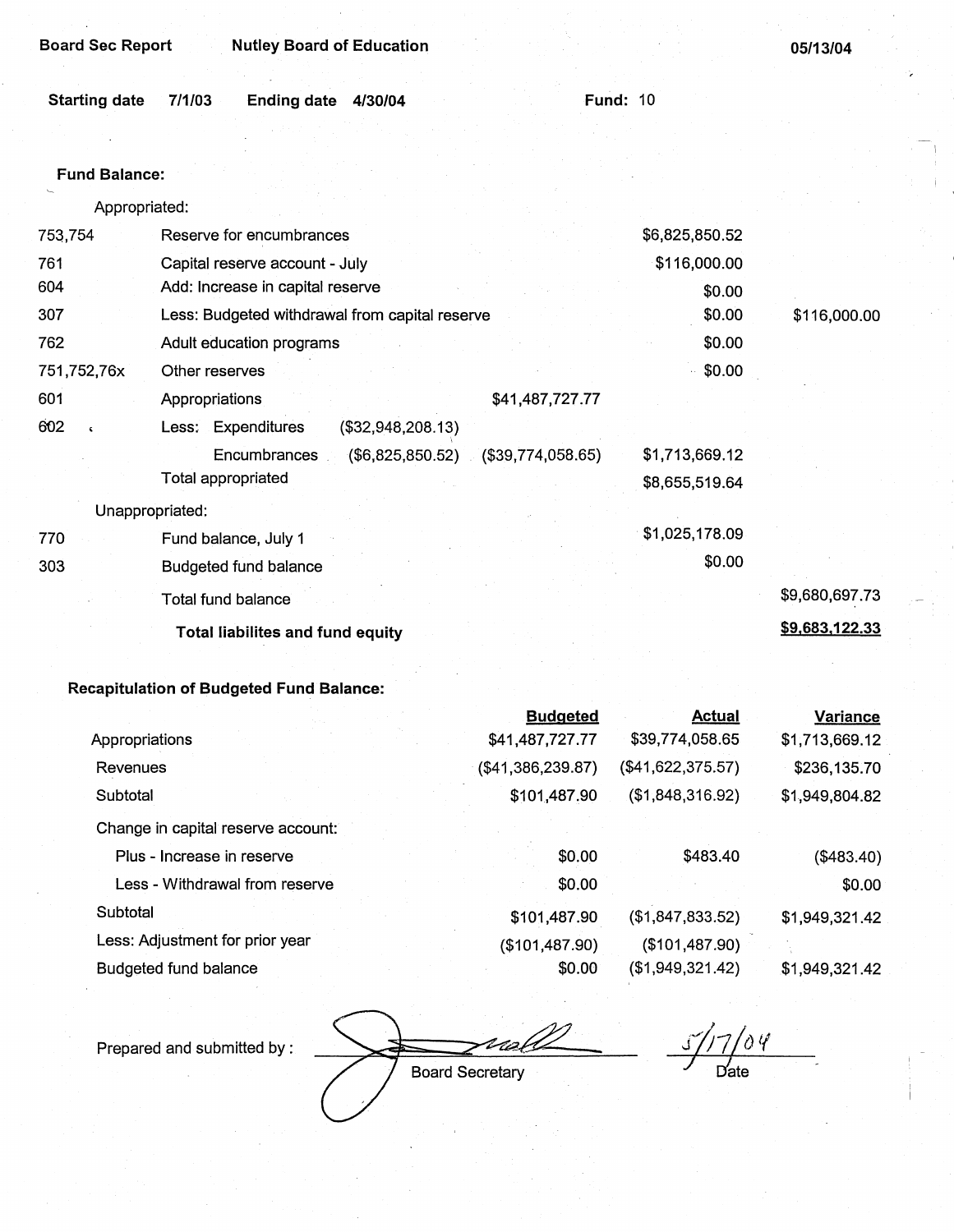| <b>Board Sec Report</b>                | <b>Nutley Board of Education</b>            |                  | 05/13/04     |
|----------------------------------------|---------------------------------------------|------------------|--------------|
| <b>Starting date</b><br>7/1/03         | <b>Ending date</b><br>4/30/04               | <b>Fund: 20</b>  |              |
|                                        | <b>Assets and Resources</b>                 |                  |              |
| Assets:                                |                                             |                  |              |
| Cash in bank<br>1                      |                                             |                  | \$108,249.74 |
| $102 - 106$<br><b>Cash Equivalents</b> |                                             |                  | \$0.00       |
| 111<br>Investments                     |                                             |                  | \$0.00       |
| 116<br><b>Capital Reserve Account</b>  |                                             |                  | \$0.00       |
| 121<br>Tax levy Receivable             |                                             |                  | \$0.00       |
| Accounts Receivable:                   |                                             |                  |              |
| 132<br>Interfund                       |                                             | \$0.00           |              |
| 141                                    | Intergovernmental - State                   | \$1,100.07       |              |
| 142                                    | Intergovernmental - Federal                 | \$440.96         |              |
| 143                                    | Intergovernmental - Other                   | \$0.00           |              |
| 153, 154                               | Other (net of estimated uncollectable of \$ | \$0.00           | \$1,541.03   |
| Loans Receivable:                      |                                             |                  |              |
| 131<br>Interfund                       |                                             | \$0.00           |              |
| 151, 152                               | Other (Net of estimated uncollectable of \$ | \$0.00           | \$0.00       |
| <b>Other Current Assets</b>            |                                             |                  | \$0.00       |
| <b>Resources:</b>                      |                                             |                  |              |
| 301<br><b>Estimated revenues</b>       |                                             | \$1,375,614.00   |              |
| 302                                    | Less revenues                               | (\$1,032,175.10) | \$343,438.90 |
|                                        | <b>Total assets and resources</b>           |                  | \$453,229.67 |
|                                        | <b>Liabilities and fund equity</b>          |                  |              |
| <b>Liabilities:</b>                    |                                             |                  |              |
|                                        |                                             |                  |              |
| 411                                    | Intergovernmental accounts payable - state  |                  | \$114.56     |
| 421<br>Accounts payable                |                                             |                  | \$0.00       |
| 431<br>Contracts payable               |                                             |                  | \$0.00       |
| 451<br>Loans payable                   |                                             |                  | \$0.00       |
| 481<br>Deferred revenues               |                                             |                  | \$133,808.43 |
| Other current liabilites               |                                             |                  | \$0.00       |
|                                        | <b>Total liabilities</b>                    |                  | \$133,922.99 |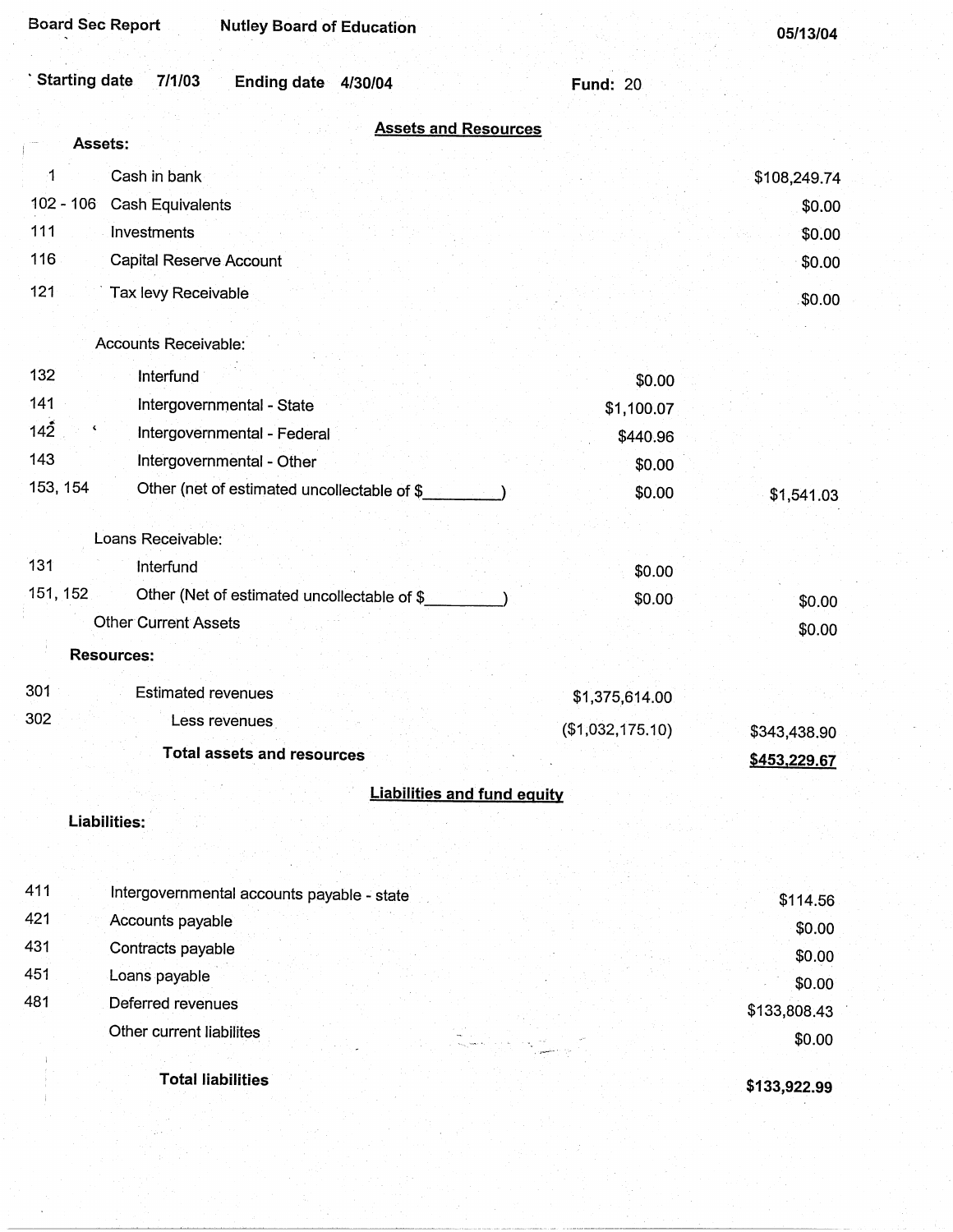| Board Sec Report | <b>Nutley Board of Education</b> |
|------------------|----------------------------------|
|                  |                                  |

**05/13/04** 

\$0.00

| Starting date 7/1/03 | <b>Ending date 4/30/04</b> |  | <b>Fund: 20</b> |
|----------------------|----------------------------|--|-----------------|
|                      |                            |  |                 |

#### **Fund Balance:**

Appropriated: 753,754 Reserve for encumbrances 761 604 307 762 751,752, 76x 601 6D2 Capital reserve account - July Add: Increase in capital reserve Less: Budgeted withdrawal from capital reserve Adult education programs Other reserves . Appropriations Less: Expenditures **Encumbrances** Total appropriated (\$1,056,307.52) (\$98,924.11) Unappropriated: 770 **303**  Fund balance, July 1 Budgeted fund balance Total fund balance **Total liabilites and fund equity**  \$1,509,165.71 (\$1,155,231.63) \$98,924.31 \$0.00 \$0.00 \$0.00 \$0.00 \$0.00 **\$353,934.08 \$452,858.39**  \$0.00 (\$133,551.71) \$319,306.68 **\$453,229.67** 

#### **Recapitulation of Budgeted Fund Balance:**

|                                    | <b>Budgeted</b>  | <b>Actual</b>    | <b>Variance</b> |
|------------------------------------|------------------|------------------|-----------------|
| Appropriations                     | \$1,509,165.71   | \$1,155,231.63   | \$353,934.08    |
| Revenues                           | (\$1,375,614.00) | (\$1,032,175.10) | (\$343,438.90)  |
| Subtotal                           | \$133,551.71     | \$123,056.53     | \$10,495.18     |
| Change in capital reserve account: |                  |                  |                 |
| Plus - Increase in reserve         | \$0.00           | \$0.00           | \$0.00          |
| Less - Withdrawal from reserve     | \$0.00           |                  | \$0.00          |
| Subtotal                           | \$133,551.71     | \$123,056.53     | \$10,495.18     |
| Less: Adjustment for prior year    | \$0.00           | \$0.00           |                 |
| Budgeted fund balance              | \$133,551.71     | \$123,056.53     | \$10,495.18     |

Prepared and submitted by :

Board Secretary

*si/1'/at( I* rfate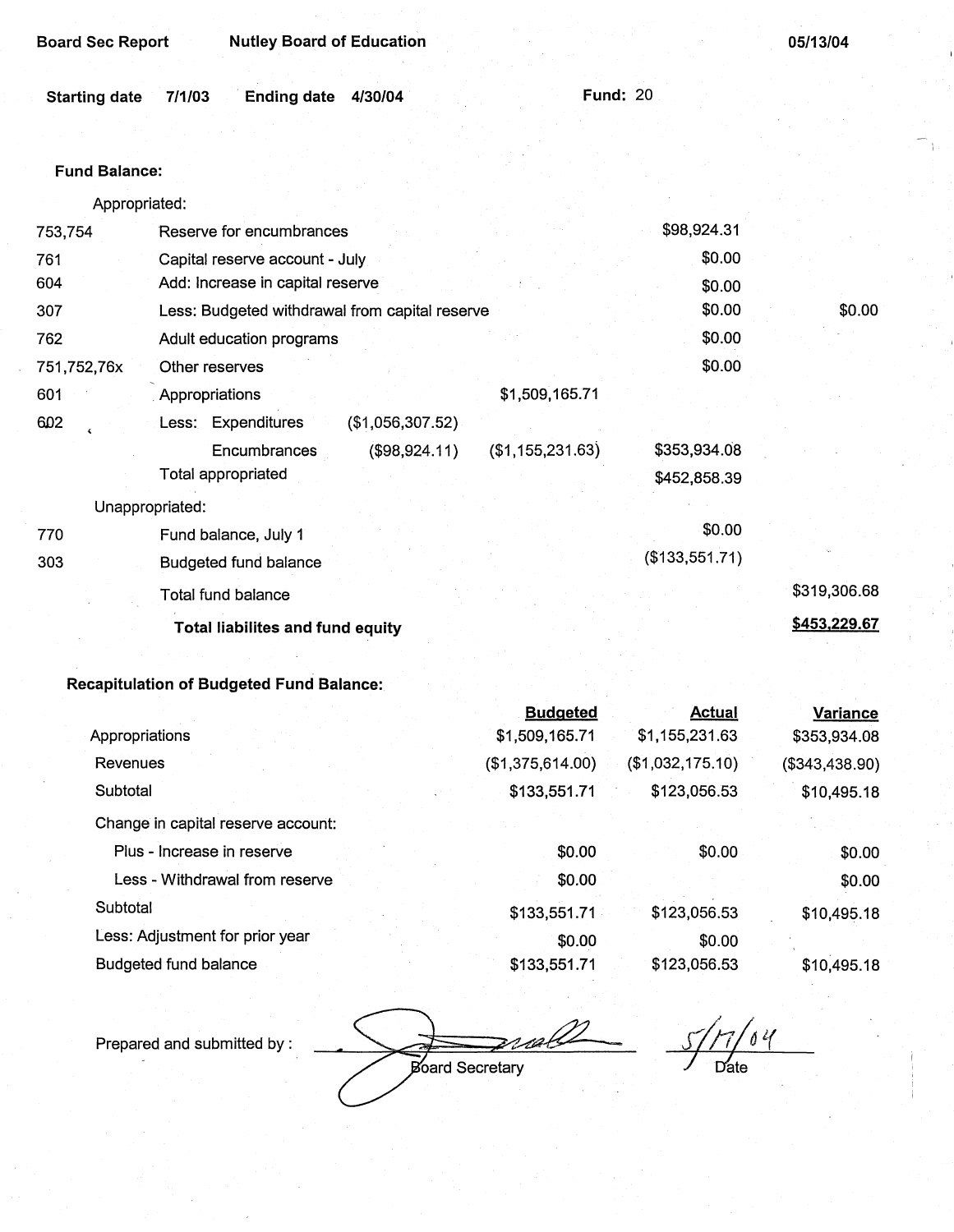| Starting date 7/1/03 | Ending date 4/30/04 |  |  |
|----------------------|---------------------|--|--|
|----------------------|---------------------|--|--|

Fund: 30

|                 | <b>Assets and Resources</b><br>Assets:      |                  |                                |
|-----------------|---------------------------------------------|------------------|--------------------------------|
| $\cdot$ 1       | Cash in bank                                |                  | \$818,715.47                   |
| $102 - 106$     | Cash Equivalents                            |                  | \$0.00                         |
| 111             | <b>Investments</b>                          |                  | \$0.00                         |
| 116             | <b>Capital Reserve Account</b>              |                  | \$0.00                         |
| 121             | Tax levy Receivable                         |                  |                                |
|                 |                                             |                  | \$0.00                         |
|                 | Accounts Receivable:                        |                  |                                |
| 132             | Interfund                                   | \$0.00           |                                |
| 141             | Intergovernmental - State                   | \$1,939,323.65   |                                |
| 142<br><b>C</b> | Intergovernmental - Federal                 | \$0.00           |                                |
| 143             | Intergovernmental - Other                   | \$0.00           |                                |
| 153, 154        | Other (net of estimated uncollectable of \$ | \$0.00           | \$1,939,323.65                 |
|                 |                                             |                  |                                |
|                 | Loans Receivable:                           |                  |                                |
| 131             | Interfund                                   | \$0.00           |                                |
| 151, 152        | Other (Net of estimated uncollectable of \$ | \$0.00           | \$0.00                         |
|                 | <b>Other Current Assets</b>                 |                  | \$0.00                         |
|                 | <b>Resources:</b>                           |                  |                                |
| 301             | <b>Estimated revenues</b>                   | \$4,872,673.00   |                                |
| 302             | Less revenues                               | (\$4,880,295.80) |                                |
|                 | <b>Total assets and resources</b>           |                  | (\$7,622.80)<br>\$2,750,416.32 |
|                 |                                             |                  |                                |
|                 | <b>Liabilities and fund equity</b>          |                  |                                |
|                 | Liabilities:                                |                  |                                |
|                 |                                             |                  |                                |
| 411             | Intergovernmental accounts payable - state  |                  | \$0.00                         |
| 421             | Accounts payable                            |                  | (\$1,000.00)                   |
| 431             | Contracts payable                           |                  | \$0.00                         |
| 451             | Loans payable                               |                  | \$0.00                         |
| 481             | Deferred revenues                           |                  | \$0.00                         |
|                 | Other current liabilites                    |                  | \$0.00                         |
|                 |                                             |                  |                                |
|                 | <b>Total liabilities</b>                    |                  | (\$1,000.00)                   |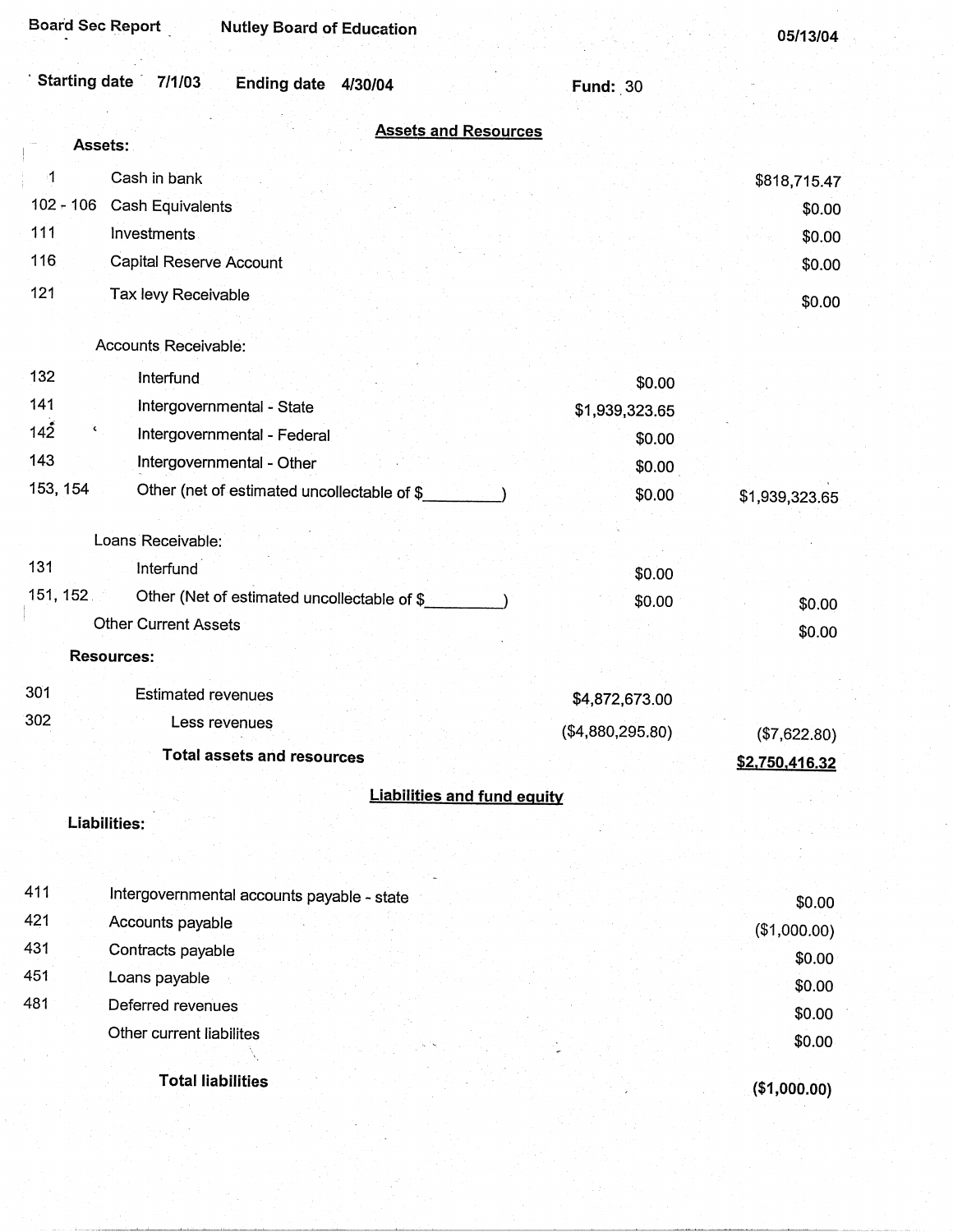| <b>Board Sec Report</b> |        | <b>Nutley Board of Education</b> |         |                 | 05/13/04 |
|-------------------------|--------|----------------------------------|---------|-----------------|----------|
|                         |        |                                  |         |                 |          |
| <b>Starting date</b>    | 7/1/03 | <b>Ending date</b>               | 4/30/04 | <b>Fund: 30</b> |          |
|                         |        |                                  |         |                 |          |

### Fund Balance:

Appropriated:

| 753,754     | Reserve for encumbrances                       |                  | \$2,479,425.35 |                |
|-------------|------------------------------------------------|------------------|----------------|----------------|
| 761         | Capital reserve account - July                 |                  | \$0.00         |                |
| 604         | Add: Increase in capital reserve               |                  | \$0.00         |                |
| 307         | Less: Budgeted withdrawal from capital reserve |                  | \$0.00         | \$0.00         |
| 762         | Adult education programs                       |                  | \$0.00         |                |
| 751,752,76x | Other reserves                                 |                  | (\$117,920.10) |                |
| 601         | Appropriations                                 | \$4,754,752.90   |                |                |
| 602         | Less: Expenditures<br>(\$2,003,336.58)         |                  |                |                |
|             | Encumbrances<br>(\$2,479,425.35)               | (\$4,482,761.93) | \$271,990.97   |                |
|             | Total appropriated                             |                  | \$2,633,496.22 |                |
|             | Unappropriated:                                |                  |                |                |
| 770         | Fund balance, July 1                           |                  | \$0.00         |                |
| 303         | <b>Budgeted fund balance</b>                   |                  | \$117,920.10   |                |
|             | Total fund balance                             |                  |                | \$2,751,416.32 |
|             | <b>Total liabilites and fund equity</b>        |                  |                | \$2,750,416.32 |
|             |                                                |                  |                |                |

# **Recapitulation of Budgeted Fund Balance:**

|                                    | <b>Budgeted</b>   | <b>Actual</b>    | <b>Variance</b> |
|------------------------------------|-------------------|------------------|-----------------|
| Appropriations                     | \$4,754,752.90    | \$4,482,761.93   | \$271,990.97    |
| <b>Revenues</b>                    | (\$4,872,673.00)  | (\$4,880,295.80) | \$7,622.80      |
| Subtotal                           | (\$117,920.10)    | (\$397,533.87)   | \$279,613.77    |
| Change in capital reserve account: |                   |                  |                 |
| Plus - Increase in reserve         | \$0.00            | \$0.00           | \$0.00          |
| Less - Withdrawal from reserve     | \$0.00            |                  | \$0.00          |
| Subtotal                           | (\$117,920.10)    | (\$397,533.87)   | \$279,613.77    |
| Less: Adjustment for prior year    | (\$0.00)          | (\$0.00)         |                 |
| Budgeted fund balance              | $($ \$117,920.10) | (\$397,533.87)   | \$279,613.77    |

Prepared and submitted by : <br>Board Secretary **Date** Date Date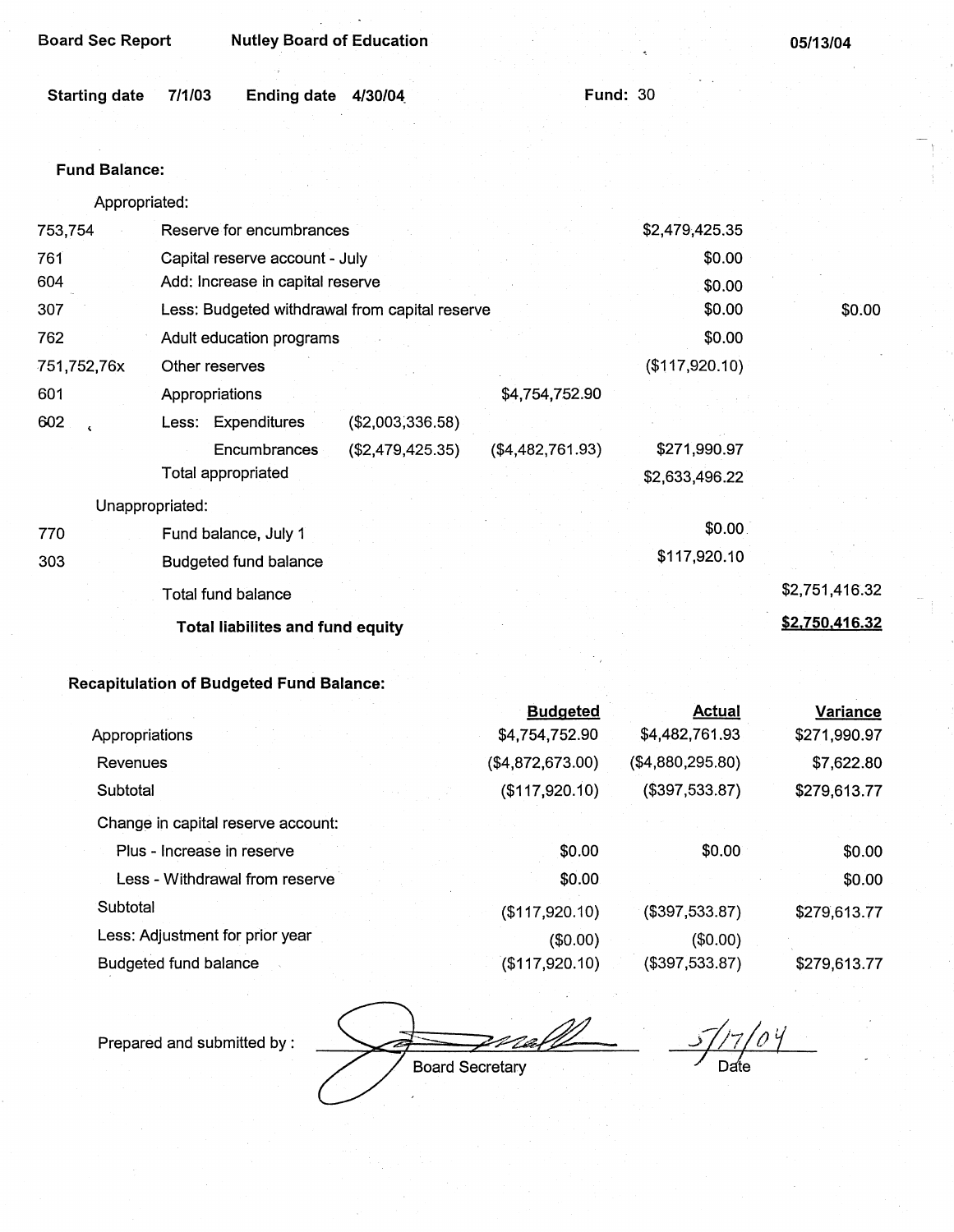**05/13/04** 

| Starting date  7/1/03 | Ending date 4/30/04 |  | <b>Fund: 40</b> |
|-----------------------|---------------------|--|-----------------|
|                       |                     |  |                 |

| <b>Assets and Resources</b><br>Assets:<br>1<br>Cash in bank<br>$102 - 106$<br>Cash Equivalents<br>111<br>Investments<br>116<br>Capital Reserve Account<br>121<br>Tax levy Receivable<br>Accounts Receivable:<br>132<br>Interfund<br>\$0.00<br>141<br>Intergovernmental - State<br>\$0.00<br>142<br>٢<br>Intergovernmental - Federal<br>\$0.00<br>143<br>Intergovernmental - Other<br>\$0.00<br>153, 154<br>Other (net of estimated uncollectable of \$<br>\$0.00<br>Loans Receivable:<br>131<br>Interfund<br>\$0.00<br>151, 152.<br>Other (Net of estimated uncollectable of \$<br>\$0.00<br>Other Current Assets<br><b>Resources:</b><br>301<br><b>Estimated revenues</b><br>\$141,818.00<br>302<br>Less revenues<br>(\$137,217.00)<br>\$4,601.00 | \$9,699.88<br>\$0.00<br>\$0.00<br>\$0.00<br>\$0.00<br>\$0.00 |
|----------------------------------------------------------------------------------------------------------------------------------------------------------------------------------------------------------------------------------------------------------------------------------------------------------------------------------------------------------------------------------------------------------------------------------------------------------------------------------------------------------------------------------------------------------------------------------------------------------------------------------------------------------------------------------------------------------------------------------------------------|--------------------------------------------------------------|
|                                                                                                                                                                                                                                                                                                                                                                                                                                                                                                                                                                                                                                                                                                                                                    |                                                              |
|                                                                                                                                                                                                                                                                                                                                                                                                                                                                                                                                                                                                                                                                                                                                                    |                                                              |
|                                                                                                                                                                                                                                                                                                                                                                                                                                                                                                                                                                                                                                                                                                                                                    |                                                              |
|                                                                                                                                                                                                                                                                                                                                                                                                                                                                                                                                                                                                                                                                                                                                                    |                                                              |
|                                                                                                                                                                                                                                                                                                                                                                                                                                                                                                                                                                                                                                                                                                                                                    |                                                              |
|                                                                                                                                                                                                                                                                                                                                                                                                                                                                                                                                                                                                                                                                                                                                                    |                                                              |
|                                                                                                                                                                                                                                                                                                                                                                                                                                                                                                                                                                                                                                                                                                                                                    |                                                              |
|                                                                                                                                                                                                                                                                                                                                                                                                                                                                                                                                                                                                                                                                                                                                                    |                                                              |
|                                                                                                                                                                                                                                                                                                                                                                                                                                                                                                                                                                                                                                                                                                                                                    |                                                              |
|                                                                                                                                                                                                                                                                                                                                                                                                                                                                                                                                                                                                                                                                                                                                                    |                                                              |
|                                                                                                                                                                                                                                                                                                                                                                                                                                                                                                                                                                                                                                                                                                                                                    |                                                              |
|                                                                                                                                                                                                                                                                                                                                                                                                                                                                                                                                                                                                                                                                                                                                                    |                                                              |
|                                                                                                                                                                                                                                                                                                                                                                                                                                                                                                                                                                                                                                                                                                                                                    |                                                              |
|                                                                                                                                                                                                                                                                                                                                                                                                                                                                                                                                                                                                                                                                                                                                                    |                                                              |
|                                                                                                                                                                                                                                                                                                                                                                                                                                                                                                                                                                                                                                                                                                                                                    |                                                              |
|                                                                                                                                                                                                                                                                                                                                                                                                                                                                                                                                                                                                                                                                                                                                                    | \$0.00                                                       |
|                                                                                                                                                                                                                                                                                                                                                                                                                                                                                                                                                                                                                                                                                                                                                    | \$0.00                                                       |
|                                                                                                                                                                                                                                                                                                                                                                                                                                                                                                                                                                                                                                                                                                                                                    |                                                              |
|                                                                                                                                                                                                                                                                                                                                                                                                                                                                                                                                                                                                                                                                                                                                                    |                                                              |
|                                                                                                                                                                                                                                                                                                                                                                                                                                                                                                                                                                                                                                                                                                                                                    |                                                              |
| <b>Total assets and resources</b><br>\$14,300.88                                                                                                                                                                                                                                                                                                                                                                                                                                                                                                                                                                                                                                                                                                   |                                                              |
|                                                                                                                                                                                                                                                                                                                                                                                                                                                                                                                                                                                                                                                                                                                                                    |                                                              |
| <b>Liabilities and fund equity</b><br>Liabilities:                                                                                                                                                                                                                                                                                                                                                                                                                                                                                                                                                                                                                                                                                                 |                                                              |
|                                                                                                                                                                                                                                                                                                                                                                                                                                                                                                                                                                                                                                                                                                                                                    |                                                              |
|                                                                                                                                                                                                                                                                                                                                                                                                                                                                                                                                                                                                                                                                                                                                                    |                                                              |
| 411<br>Intergovernmental accounts payable - state                                                                                                                                                                                                                                                                                                                                                                                                                                                                                                                                                                                                                                                                                                  | \$0.00                                                       |
| 421<br>Accounts payable                                                                                                                                                                                                                                                                                                                                                                                                                                                                                                                                                                                                                                                                                                                            | \$0.00                                                       |
| 431<br>Contracts payable                                                                                                                                                                                                                                                                                                                                                                                                                                                                                                                                                                                                                                                                                                                           | \$0.00                                                       |
| 451<br>Loans payable                                                                                                                                                                                                                                                                                                                                                                                                                                                                                                                                                                                                                                                                                                                               | \$0.00                                                       |
| 481<br>Deferred revenues                                                                                                                                                                                                                                                                                                                                                                                                                                                                                                                                                                                                                                                                                                                           | \$0.00                                                       |
| Other current liabilites                                                                                                                                                                                                                                                                                                                                                                                                                                                                                                                                                                                                                                                                                                                           | \$0.00                                                       |
| <b>Total liabilities</b>                                                                                                                                                                                                                                                                                                                                                                                                                                                                                                                                                                                                                                                                                                                           | \$0.00                                                       |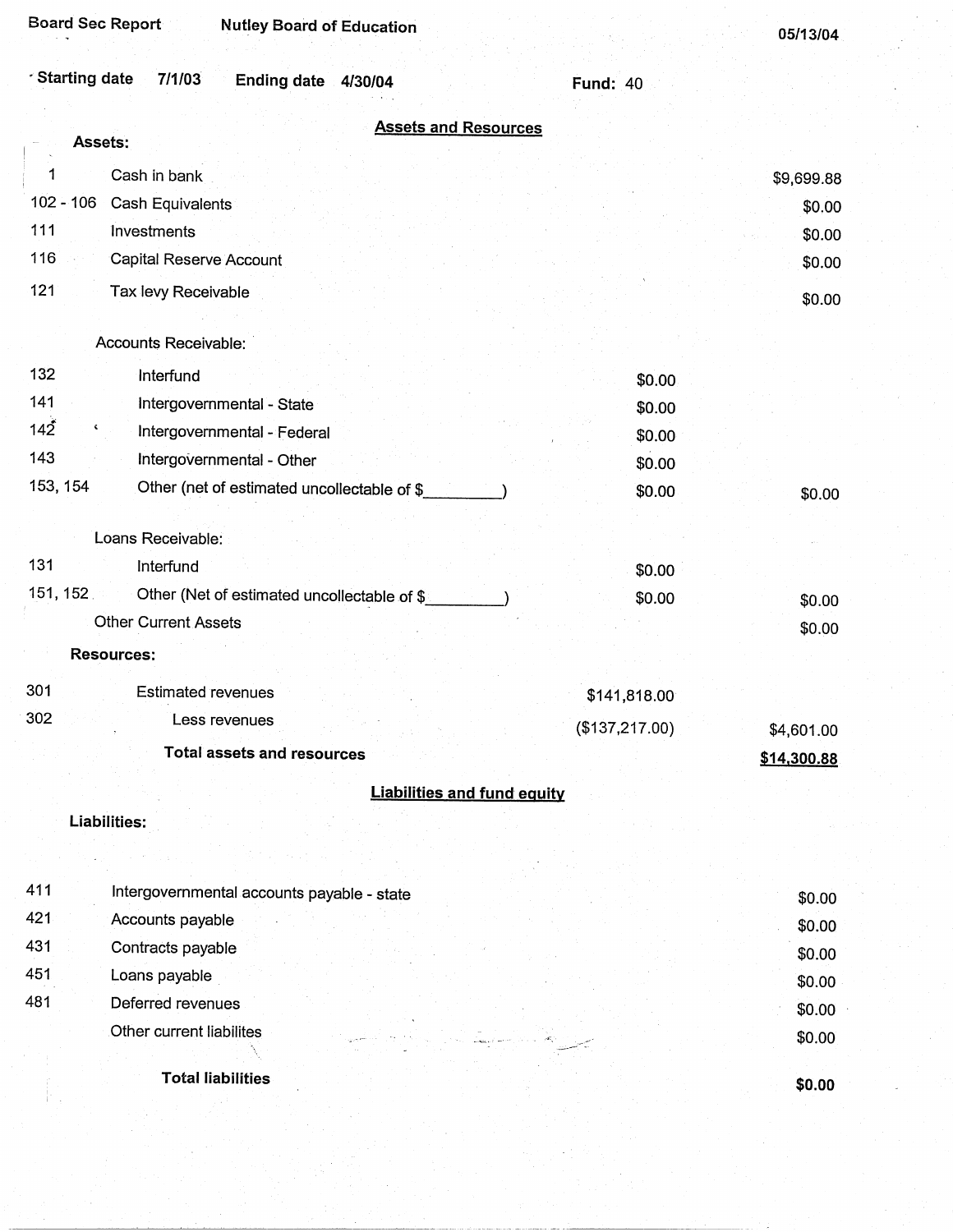| <b>Board Sec Report</b> |        | <b>Nutley Board of Education</b> |                 | 05/13/04 |
|-------------------------|--------|----------------------------------|-----------------|----------|
|                         |        |                                  |                 |          |
| <b>Starting date</b>    | 7/1/03 | Ending date<br>4/30/04           | <b>Fund: 40</b> |          |

# Fund **Balance:**

Appropriated:

| 753,754         | Reserve for encumbrances                       |                 | \$14,300.00 |             |
|-----------------|------------------------------------------------|-----------------|-------------|-------------|
| 761             | Capital reserve account - July                 |                 | \$0.00      |             |
| 604             | Add: Increase in capital reserve               |                 | \$0.00      |             |
| 307             | Less: Budgeted withdrawal from capital reserve |                 | \$0.00      | \$0.00      |
| 762             | Adult education programs                       |                 | \$0.00      |             |
| 751,752,76x     | Other reserves                                 |                 | \$0.00      |             |
| $-601$          | Appropriations                                 | \$141,818.00    |             |             |
| 602             | Less: Expenditures<br>(\$127,517.50)           |                 |             |             |
|                 | Encumbrances<br>(\$14,300.00)                  | (\$141, 817.50) | \$0.50      |             |
|                 | Total appropriated                             |                 | \$14,300.50 |             |
| Unappropriated: |                                                |                 |             |             |
| 770             | Fund balance, July 1                           |                 | \$0.38      |             |
| 303             | <b>Budgeted fund balance</b>                   |                 | \$0.00      |             |
|                 | Total fund balance                             |                 |             | \$14,300.88 |
|                 | <b>Total liabilites and fund equity</b>        |                 |             | \$14,300.88 |

# **Recapitulation of Budgeted Fund Balance:**

|                                    | <b>Budgeted</b> | <b>Actual</b>  | <b>Variance</b> |
|------------------------------------|-----------------|----------------|-----------------|
| Appropriations                     | \$141,818.00    | \$141,817.50   | \$0.50          |
| <b>Revenues</b>                    | (\$141,818.00)  | (\$137,217.00) | (\$4,601.00)    |
| Subtotal                           | \$0.00          | \$4,600.50     | (\$4,600.50)    |
| Change in capital reserve account: |                 |                |                 |
| Plus - Increase in reserve         | \$0.00          | \$0.00         | \$0.00          |
| Less - Withdrawal from reserve     | \$0.00          |                | \$0.00          |
| Subtotal                           | \$0.00          | \$4,600.50     | (\$4,600.50)    |
| Less: Adjustment for prior year    | \$0.00          | \$0.00         |                 |
| <b>Budgeted fund balance</b>       | \$0.00          | \$4,600.50     | (\$4,600.50)    |

Prepared and submitted by:

*,\_¼;~*  Board Secretary

*S//7* /otf Date

I '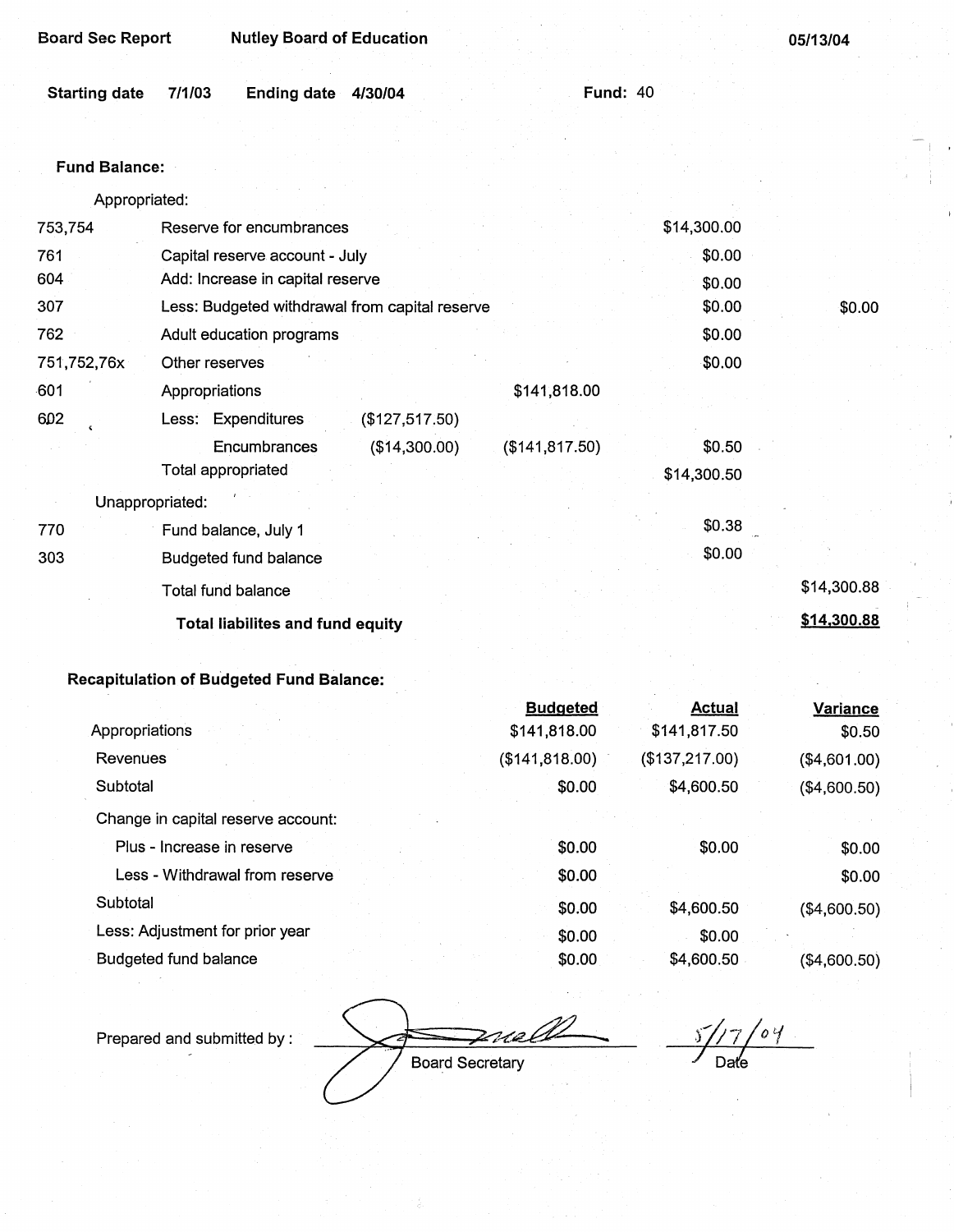| <b>Nutley Board of Education</b><br><b>Board Sec Report</b> |                 | 05/13/04          |
|-------------------------------------------------------------|-----------------|-------------------|
| 7/1/03<br>Ending date 4/30/04<br><b>Starting date</b>       | <b>Fund: 50</b> |                   |
| <b>Assets and Resources</b>                                 |                 |                   |
| <b>Assets:</b>                                              |                 |                   |
| Cash in bank<br>1                                           |                 | (\$11,405.40)     |
| 102 - 106 Cash Equivalents                                  |                 | \$150.00          |
| Investments<br>111                                          |                 | \$0.00            |
| 116<br><b>Capital Reserve Account</b>                       |                 | \$0.00            |
| 121<br>Tax levy Receivable                                  |                 | \$0.00            |
| Accounts Receivable:                                        |                 |                   |
| 132<br>Interfund                                            | \$0.00          |                   |
| 141<br>Intergovernmental - State                            | \$0.00          |                   |
| 142<br>¢<br>Intergovernmental - Federal                     | \$0.00          |                   |
| 143<br>Intergovernmental - Other                            | \$0.00          |                   |
| 153, 154<br>Other (net of estimated uncollectable of \$     | \$0.00          | \$0.00            |
|                                                             |                 |                   |
| Loans Receivable:                                           |                 |                   |
| 131<br>Interfund                                            | \$0.00          |                   |
| 151, 152<br>Other (Net of estimated uncollectable of \$     | \$0.00          | \$0.00            |
| <b>Other Current Assets</b>                                 |                 | \$13,749.02       |
| <b>Resources:</b>                                           |                 |                   |
| 301<br><b>Estimated revenues</b>                            | \$0.00          |                   |
| 302<br>Less revenues                                        | (\$635,694.91)  | (\$635,694.91)    |
| <b>Total assets and resources</b>                           |                 | $($ \$633,201.29) |
| <b>Liabilities and fund equity</b>                          |                 |                   |
| Liabilities:                                                |                 |                   |
| 101<br>Cash in bank                                         |                 | (\$11,405.40)     |
| 411<br>Intergovernmental accounts payable - state           |                 | \$0.00            |
| 421<br>Accounts payable                                     |                 | \$0.00            |
| 431<br>Contracts payable                                    |                 | \$0.00            |
| 451<br>Loans payable                                        |                 | \$0.00            |
| 481<br>Deferred revenues                                    |                 | \$4,648.54        |
| Other current liabilites                                    |                 | \$19,764.44       |
| <b>Total liabilities</b>                                    |                 | \$24,412.98       |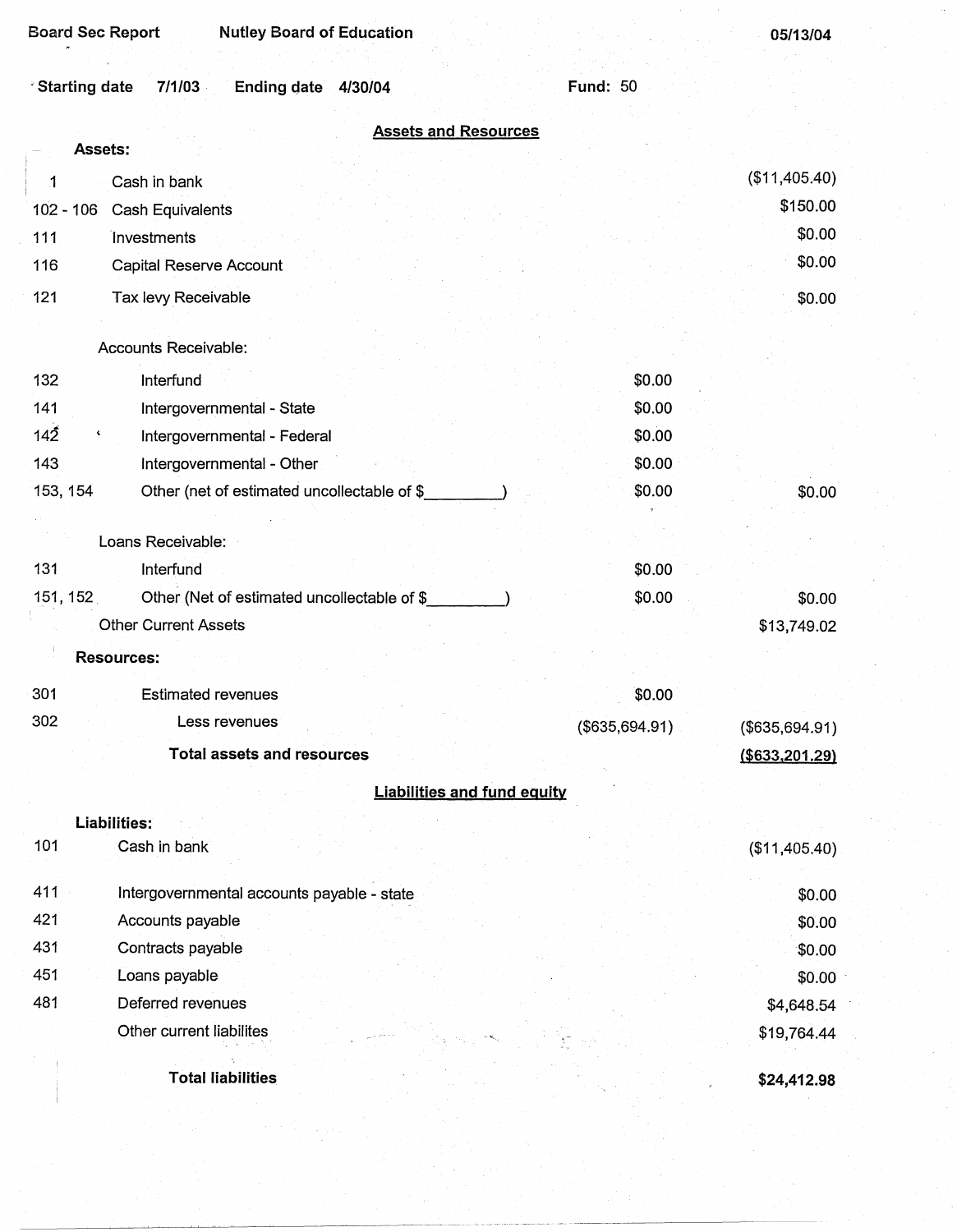| <b>Board Sec Report</b> | <b>Nutley Board of Education</b> |
|-------------------------|----------------------------------|
|                         |                                  |

05/13/04

|                      | Ending date 4/30/04 |  | Fund: $50-1$ |
|----------------------|---------------------|--|--------------|
| Starting date 7/1/03 |                     |  |              |

# Fund **Balance:**

Appropriated:

| Reserve for encumbrances       |                 |                                                                                                                                                                    | \$105,645.72    |                       |
|--------------------------------|-----------------|--------------------------------------------------------------------------------------------------------------------------------------------------------------------|-----------------|-----------------------|
| Capital reserve account - July |                 |                                                                                                                                                                    | \$0.00          |                       |
|                                |                 |                                                                                                                                                                    | \$0.00          |                       |
|                                |                 |                                                                                                                                                                    | \$0.00          | \$0.00                |
| Adult education programs       |                 |                                                                                                                                                                    | \$0.00          |                       |
| Other reserves                 |                 |                                                                                                                                                                    | \$0.00          |                       |
| Appropriations                 |                 | \$101.45                                                                                                                                                           |                 |                       |
| Less: Expenditures             |                 |                                                                                                                                                                    |                 |                       |
| Encumbrances                   |                 | (\$763,259.99)                                                                                                                                                     | (\$763,158.54)  |                       |
| Total appropriated             |                 |                                                                                                                                                                    | (\$657, 512.82) |                       |
|                                |                 |                                                                                                                                                                    |                 |                       |
| Fund balance, July 1           |                 |                                                                                                                                                                    | \$0.00          |                       |
| <b>Budgeted fund balance</b>   |                 |                                                                                                                                                                    | (\$101.45)      |                       |
| Total fund balance             |                 |                                                                                                                                                                    |                 | (\$657, 614.27)       |
|                                |                 |                                                                                                                                                                    |                 | <u>(\$633,201.29)</u> |
|                                | Unappropriated: | Add: Increase in capital reserve<br>Less: Budgeted withdrawal from capital reserve<br>(\$657,614.27)<br>(\$105, 645.72)<br><b>Total liabilites and fund equity</b> |                 |                       |

# **Recapitulation of Budgeted Fund Balance:**

|                                    |  | <b>Budgeted</b> | <b>Actual</b>  | <b>Variance</b> |
|------------------------------------|--|-----------------|----------------|-----------------|
| Appropriations                     |  | \$101.45        | \$763,259.99   | (\$763,158.54)  |
| <b>Revenues</b>                    |  | \$0.00          | (\$635,694.91) | \$635,694.91    |
| Subtotal                           |  | \$101.45        | \$127,565.08   | (\$127,463.63)  |
| Change in capital reserve account: |  |                 |                |                 |
| Plus - Increase in reserve         |  | \$0.00          | \$0.00         | \$0.00          |
| Less - Withdrawal from reserve     |  | \$0.00          |                | \$0.00          |
| Subtotal                           |  | \$101.45        | \$127,565.08   | (\$127,463.63)  |
| Less: Adjustment for prior year    |  | \$0.00          | \$0.00         |                 |
| <b>Budgeted fund balance</b>       |  | \$101.45        | \$127,565.08   | (\$127,463.63)  |
|                                    |  |                 |                |                 |

Prepared and submitted by: <br>Board Secretary<br>Board Secretary

 $\frac{5}{7}$  d  $\frac{7}{7}$  d  $\frac{4}{7}$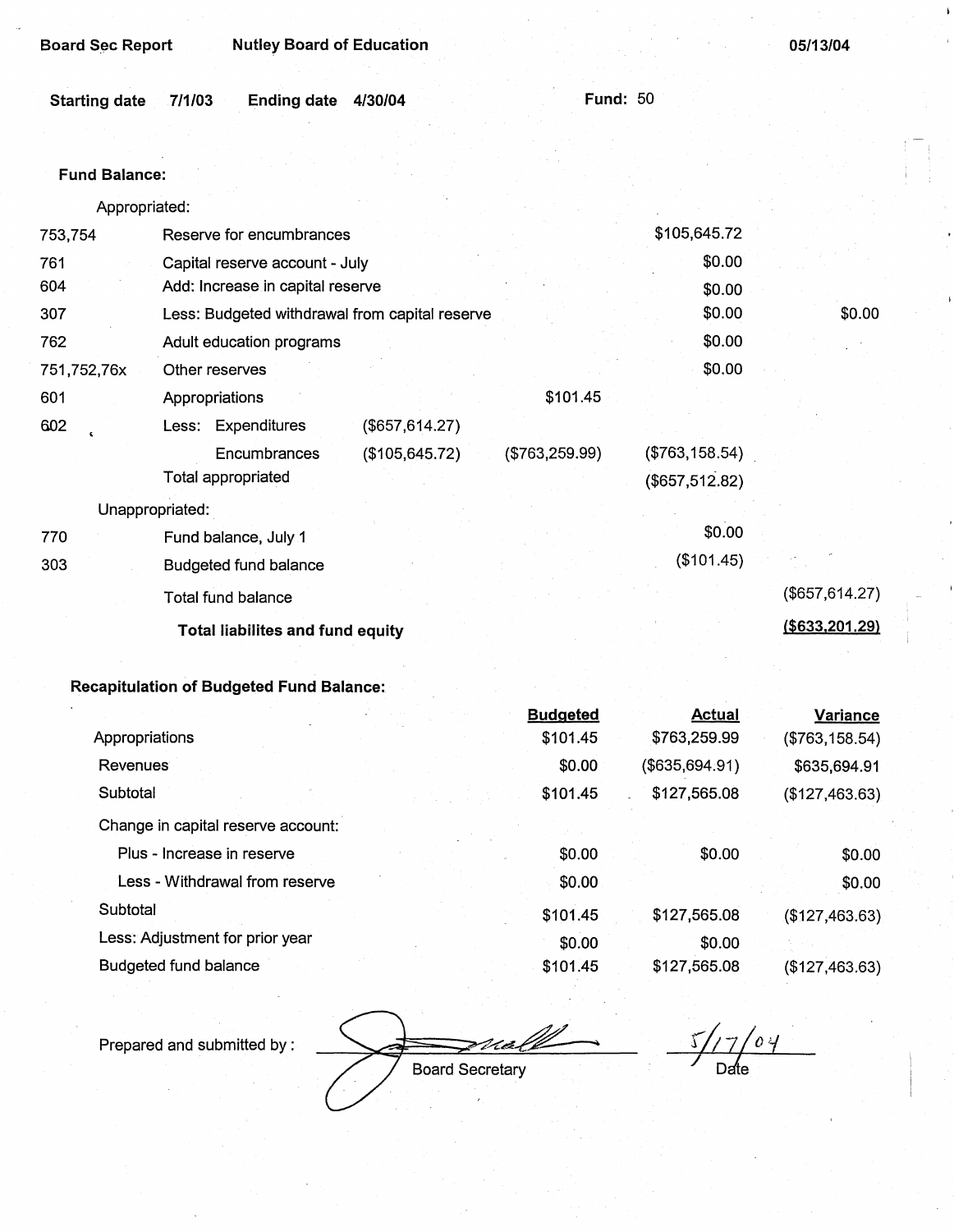| <b>Board Sec Report</b><br><b>Nutley Board of Education</b> |                 | 05/13/04         |
|-------------------------------------------------------------|-----------------|------------------|
| <sup>*</sup> Starting date<br>7/1/03<br>Ending date 4/30/04 | <b>Fund: 55</b> |                  |
| <b>Assets and Resources</b>                                 |                 |                  |
| Assets:                                                     |                 |                  |
| Cash in bank<br>1                                           |                 | \$162,850.56     |
| $102 - 106$<br><b>Cash Equivalents</b>                      |                 | \$300.00         |
| 111<br>Investments                                          |                 | \$0.00           |
| 116<br>Capital Reserve Account                              |                 | \$0.00           |
| 121<br>Tax levy Receivable                                  |                 | \$0.00           |
| Accounts Receivable:                                        |                 |                  |
| 132<br>Interfund                                            | \$0.00          |                  |
| 141<br>Intergovernmental - State                            | \$0.00          |                  |
| 142<br>٢<br>Intergovernmental - Federal                     | \$0.00          |                  |
| 143<br>Intergovernmental - Other                            | \$0.00          |                  |
| 153, 154<br>Other (net of estimated uncollectable of \$     | \$1,792.36      | \$1,792.36       |
| Loans Receivable:                                           |                 |                  |
| 131<br>Interfund                                            |                 |                  |
| 151, 152<br>Other (Net of estimated uncollectable of \$     | \$0.00          |                  |
| <b>Other Current Assets</b>                                 | \$0.00          | \$0.00           |
|                                                             |                 | \$0.00           |
| <b>Resources:</b>                                           |                 |                  |
| 301<br><b>Estimated revenues</b>                            | \$0.00          |                  |
| 302<br>Less revenues                                        | (\$418,305.09)  | (\$418,305.09)   |
| <b>Total assets and resources</b>                           |                 | ( \$253, 362.17) |
| <b>Liabilities and fund equity</b>                          |                 |                  |
| <b>Liabilities:</b>                                         |                 |                  |
|                                                             |                 |                  |
| 411<br>Intergovernmental accounts payable - state           |                 | \$0.00           |
| 421<br>Accounts payable                                     |                 | \$0.00           |
| 431<br>Contracts payable                                    |                 | \$0.00           |
| 451<br>Loans payable                                        |                 | \$0.00           |
| 481<br>Deferred revenues                                    |                 | \$0.00           |
| Other current liabilites                                    |                 | \$183,758.26     |
|                                                             |                 |                  |
| <b>Total liabilities</b>                                    |                 | \$183,758.26     |